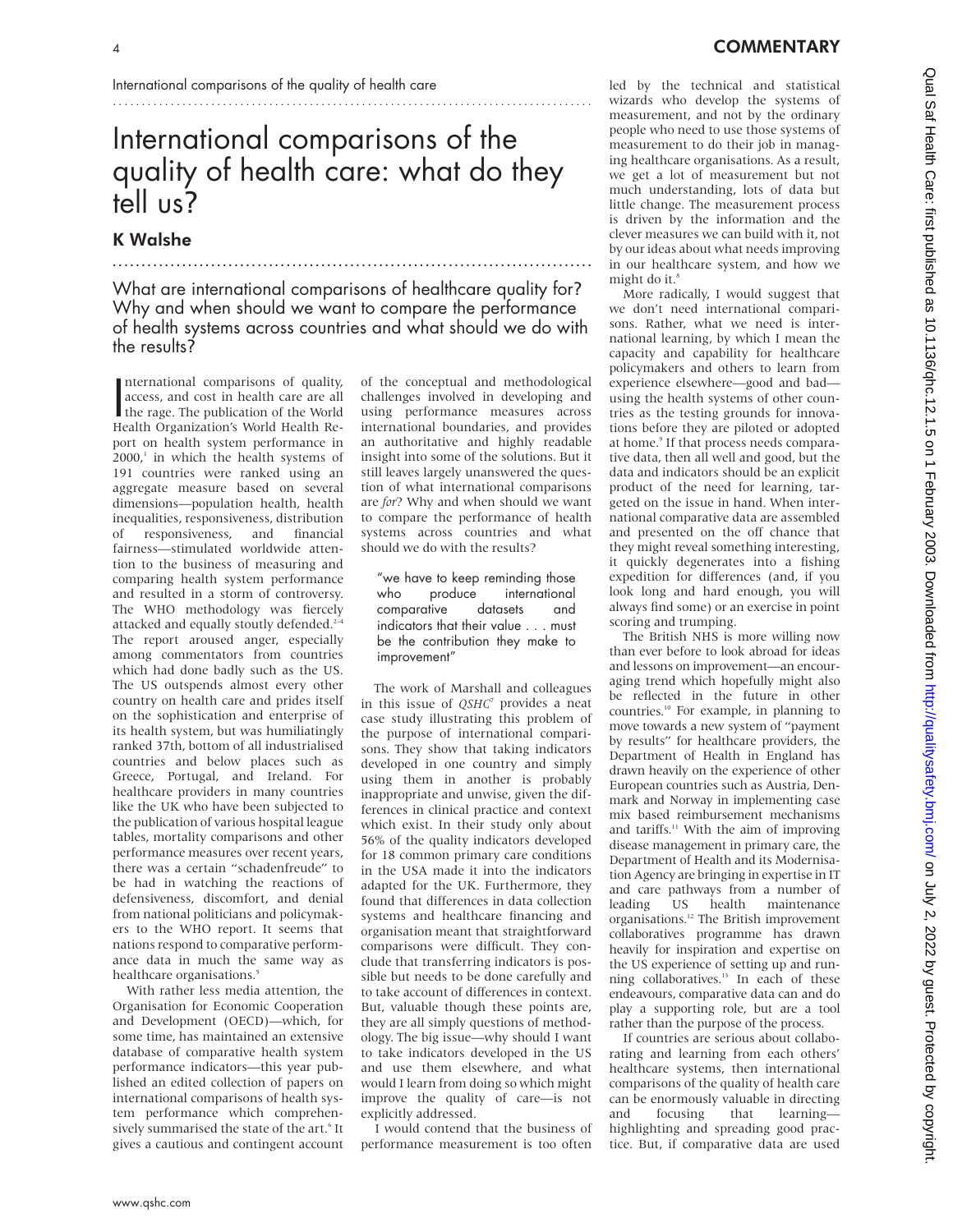mainly to rank countries like teams in a football league,<sup>14</sup> and to fuel a dialogue of the deaf about whose system is better than whose, it will be a profoundly unhelpful and unproductive use of resources which could be spent in so many better ways. Ultimately, we have to keep reminding those who produce international comparative datasets and indicators that their value and the sole metric of their worth must be the contribution they make to improvement.

Qual Saf Health Care 2003;12:4–5

#### ..................... Author's affiliation

K Walshe, Director of Research and Reader in Public Management, Manchester Centre for Healthcare Management, University of Manchester, Manchester M13 9PL, UK; kieran.walshe@man.ac.uk

### REFERENCES

- 1 World Health Organization. The World Health Report 2000: health systems, improving performance. Geneva: WHO, 2000.
- 2 Navarro V. Assessment of the World Health Report 2000. Lancet 2000;356:1598–601.
- 3 Murray C, Frenk J. World Health Report 2000: a step towards evidence based policy.<br>*Lancet* 2001;**357**:1698–700.
- 4 Blendon RJ, Kim M, Benson JM. The public versus the World Health Organization on health system performance. *Health Affairs*<br>2001;**20**:10–20.
- 5 Marshall MN, Shekelle PG, Leatherman S, et al. The public release of performance data: what do we expect to gain? A review of the evidence. JAMA 2000;283:1866–74.
- 6 Smith P, ed. Measuring up: improving health system performance in OECD countries. Paris: OECD, 2002.
- 7 Marshall MN, Shekelle PG, McGlynn EA, et al. Can health care quality indicators be transferred between countries? Qual Saf Health Care 2003;12:8–12.
- 8 **Berwick DM**. A primer on leading the improvement of systems. BMJ 1996;312:619–22.
- 9 Walshe K. Don't try this at home: health policy lessons for the NHS from the United States. Econ Affairs 2001;21:31–5.
- 10 **Brown LD**. Exceptionalism as the rule? US health policy innovation and cross-national learning. J Health Politics Policy Law 1998;23:35-51.
- 11 Department of Health. Reforming NHS financial flows: introducing paymen<sup>t</sup> by results. London: Department of Health, 2002.
- 12 **Anonymous**. US groups to work with PCTs on pilot project. Health Serv J 2002;112:5.
- 13 Bate SP, Robert G, McLeod H. Report on the breakthrough collaborative approach to quality and service improvement within four regions of the NHS. Birmingham: Health Services Management Centre, University of Birmingham, 2002.
- 14 Appleby J, Street A. Health system goals: life, death and . . . football. J Health Serv Res Policy 2001;6:220–5.

Patient safety

## Safe treatment or a shorter wait: Hobson's choice?

## Angela Coulter

The British government hopes that the Patient Choice scheme recently introduced by the NHS will lead to improvements in waiting times and quality.

...................................................................................

...................................................................................

**When Henry Ford offered cus-**<br>tomers of his Model T car a<br>it is black" there was no need for sonbis. tomers of his Model T car a it is black" there was no need for sophisticated techniques to check out their preferences. Until very recently options for patients in the British NHS were just as restricted as Ford's colour range. Hobson's choice was what was on offer—that is, no choice at all, you get what you're given. The situation is about to change dramatically following the government's recent launch of the Patient Choice scheme.<sup>1</sup> Patients who have been on the waiting list for elective surgery for a specified period (initially 6 months) will be offered a choice of staying on the list until an operation slot becomes available at their "home" hospital or being treated faster elsewhere—in another NHS hospital, a private hospital, or even abroad. Those people considering such a choice will need to trade off the certainty of an earlier operation date, possibly far away from family and friends, against the perceived advantages of continuity of care in a familiar environment.

In this issue of *QSHC* Ross and colleagues report on a study in which

they asked participants to make a trade off between prompt access and complication risk.<sup>2</sup> In this "stated preference" game participants were not offered the chance to travel elsewhere to find what many might have preferred—namely, fast access to safe treatment. Instead, the scenario assumed they would stay at their local hospital and be given a strictly limited choice between a long wait for cataract surgery performed by a consultant or a shorter wait for treatment by a trainee with a higher complication rate.

The notion that the way to speed up access is to offer less safe care would be profoundly disturbing to most patients if they knew this was being mooted. The fact that a high proportion of those invited to participate in this study were willing to play the game and make the trade offs, albeit in a hypothetical situation, is indicative of the level of public concern in the UK about long waiting times for elective surgery. Forced to contemplate spending 16 months with poor vision, some people viewed a 10% risk of harm from cataract surgery as a lesser evil.

The doctor's grade and experience did not have an important independent effect in this study, presumably because participants were unaware of the association between grade and complication rates. Indeed, the authors tell us that it is standard practice to withhold information on surgeon grade, so patients are deliberately kept in the dark.

For ethical and practical reasons this situation should not be allowed to continue. Patients have a right to know about the training and past performance of those to whom they are about to entrust themselves. Those responsible for supervising trainee surgeons should be required to do everything in their power to ensure that patients are not harmed by the trainees' relative lack of skill. Perhaps publication of performance measures, including comparisons by surgeon grade, would provide a powerful incentive to raise quality standards.<sup>3</sup>

Most British patients currently have no information about the success rates of their surgeons, and no way of finding out because the data are not yet published. Even finding accurate information about waiting times is a difficult task for most people. Many people on surgical waiting lists have little idea of when they are likely to receive their operation. If the Patient Choice initiative is to succeed in its aim of reducing waiting times by empowering patients, these information problems will have to be solved. But will patients want to use the information to make informed choices?

Information on process and outcome indicators in different hospitals has been a feature of the American scene for some years, but as yet there is little evidence that it is having an impact on patient behaviour. Despite the fact that the indicators reveal considerable variations in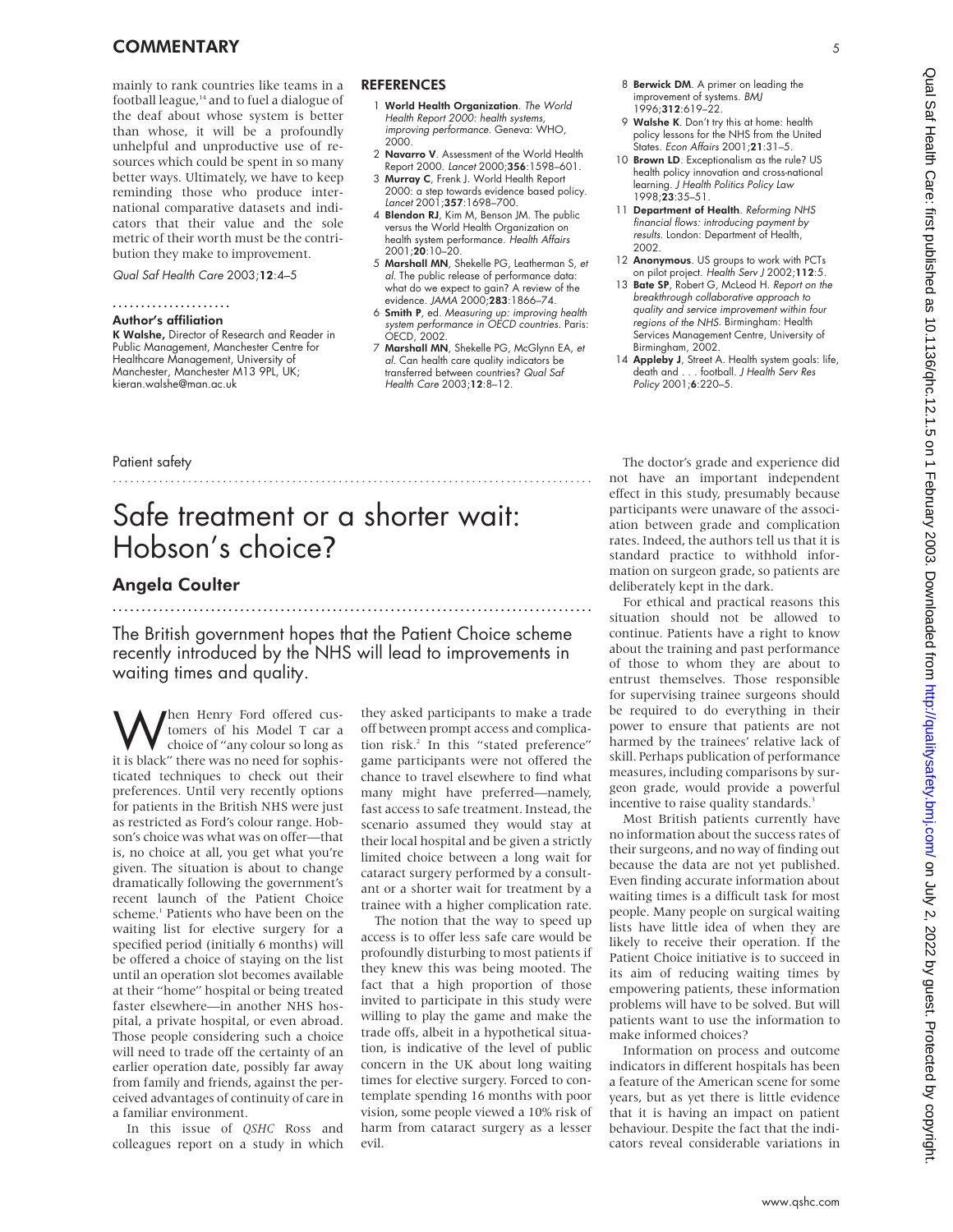6 COMMENTARY

performance between hospitals, few patients are aware of the data and even fewer seem to use them to choose providers.4 A number of explanations have been proffered for this lack of impact. Patients may be unaware of variations in quality so they don't seek information about the "best" providers.<sup>5</sup> Some don't believe choice is possible or don't want to exercise it.<sup>6</sup> And often the information is not available at the time it is needed, or is not provided in a sufficiently user friendly form.<sup>7</sup> It remains to be seen whether the British public will respond with the same degree of indifference to the publication of performance information. A key issue will be whether greater transparency enhances or undermines public confidence in the NHS. For example, will better information and increased choice make it harder to persuade people to be treated by trainees?

The British government hopes that patient choice will be the grit in the oyster that leads to improvements in waiting times and quality. The roll-out of this experiment will tell us whether it is realistic to hope for such pearls or whether Hobson's choice is our inevitable fate.

Qual Saf Health Care 2003;12:5–6

#### ..................... Author's affiliation

A Coulter, Picker Institute Europe, King's Mead House, Oxpens Road, Oxford OX1 1RX, UK; angela.coulter@pickereurope.ac.uk

Prescribing costs in general practice

# Influence of attitudes and behaviour of GPs on prescribing costs

...................................................................................

### J Szecsenyi

## The relationship between the attitudes of health professionals and their behaviour is complex. How can it be changed?

...................................................................................

Relation of the measurement of the measurement of the concern in modern healthcare systems worldwide. Wherever costs are ising prescribing costs are a major concern in modern healthcare sysanalysed and combined with any kind of quality measures, large variations between practices can be seen which cannot be explained fully by the underlying morbidity of the patients treated in these practices. For this reason, the knowledge, attitudes, and beliefs of doctors themselves has become the focus of research.

Since the early work of Parish<sup>1</sup> we have known that prescribing has an irrational as well as a rational basis. Balint *et al*<sup>2</sup> showed that writing a prescription is an easy way of cutting the consultation time for overworked doctors. Howie<sup>3</sup> in his study of clinical judgement and antibiotic use in general practice demonstrated the influence of situational factors on prescribing decisions. The personal views of the doctor can also play a similar role<sup>4</sup>; often GPs think that patients expect to get a prescription at the end of the consultation. In European countries such as Germany, Belgium, and Switzerland which have no fixed list system, this may lead to a fear of losing patients, although large patient surveys in these countries have shown that more patients change

their GP because of overprescribing than because they think their doctor tries to keep down prescribing costs.<sup>5</sup>

The paper by Watkins *et al*<sup>6</sup> in this issue of *QSHC* identifies more factors and summarises some well known findings on the basis of a cross sectional study. The influence of the pharmaceutical industry again becomes apparent. We know that it is pervasive but almost invisible to individuals—but what else could we expect? Why should an industry invest billions of dollars per year in changing behaviour *their way* if they did not see this is as an effective intervention?<sup>7</sup>

A question which often arises in this context is whether we need "sticks or carrots" to change prescribing patterns. The answer is unclear. What we now know from research on implementing change is that a multimodal approach, tailored to the individual needs of the doctor, is likely to be more effective than a single "one shot" intervention.<sup>8</sup> We have to remember that not all doctors are the same, and that they are part of a complex health system, on the one hand, and part of a complex interaction with the patient on the other. Prescribing decisions, like all medical decisions, are the result of an interaction between the GP and patient, so their "rational" basis will always be affected by

#### REFERENCES

- 1 Department of Health. Extending choice for patients. London: Department of Health, 2001.
- 2 Ross M-A, Avery AJ, Foss AJE. Views of older people on cataract surgery options: an assessment of preferences by conjoint analysis. Qual Saf Health Care 2003;12:13–17. 3 **Berwick DM**. Public performance reports and
- the will for change. JAMA 2002;288:1523–
- 4.<br>4 **Marshall MN**, Shekelle PG, Leatherman S, *et* al. The public release of performance data: what do we expect to gain? A review of the evidence. JAMA 2000;283:1866–74.
- 5 Schneider EC, Lieberman T. Publicly disclosed information about the quality of health care: response of the US public. Qual Health Care 2001;10:96–103.
- 6 Hoy EW, Wicks EK, Forland RA. A guide to facilitating consumer choice. Health Affairs 1996;15:9–30.
- 7 Hibbard JH, Slovic P, Peters E, et al. Is the informed-choice policy approach appropriate for Medicare beneficiaries? Health Affairs 2001;20:199–203.

a combination of attitudes, beliefs, and knowledge of the two parties involved. This is why we have to understand the personal needs, beliefs, and attitudes of GPs and patients in order to give them the kind of support which might be most effective for them. In future this could mean that interventions on the doctor's side will have to be tailored, not only on a regional basis, but also to the individual practice and the individual doctor. An intervention would mean a flexible framework which gives information and feedback in an environment with trust and support combined with financial and other incentives. "Sticks" will then be necessary only for those few (if any) who are unwilling to do anything. As Bradley<sup>9</sup> has recently pointed out, we need greater insight from qualitative research and must adopt the findings such as those of Watkins *et al* to improve our interventions. I am sure we can.

Qual Saf Health Care 2003;12:6–7

#### ..................... Author's affiliation

J Szecsenyi, Department of General Practice and Health Services Research, Medical Hospital and Polyclinic, University of Heidelberg, D-69120 Heidelberg, Germany; Joachim\_Szecsenyi@med.uni-heidelberg.de

#### REFERENCES

- 1 Parish PA. Sociology of prescribing. Br Med Bull 1974;30:214–7.
- 2 Balint M, Hunt J, Joyce D, et al. Treatment or diagnosis. A study of repeated prescriptions in general practice. London: Tavistock Publications, 1970.
- 3 Howie JG. Clinical judgement and antibiotic
- use in general practice. BMJ 1976;1061–4. 4 De Sutter A, de Meyere J, de Maesener J, et al. Antibiotic prescribing in acute infections of the nose or sinuses: a matter of personal<br>habit? *Fam Pract* 2001;**18**:209–13.
- 5 Klingenberg A, Szecsenyi J. Not every visit needs <sup>a</sup> prescription. Patients' expectations towards <sup>p</sup>hamacotherapy in general practice (in German). Goettingen: AQUA, 1998.